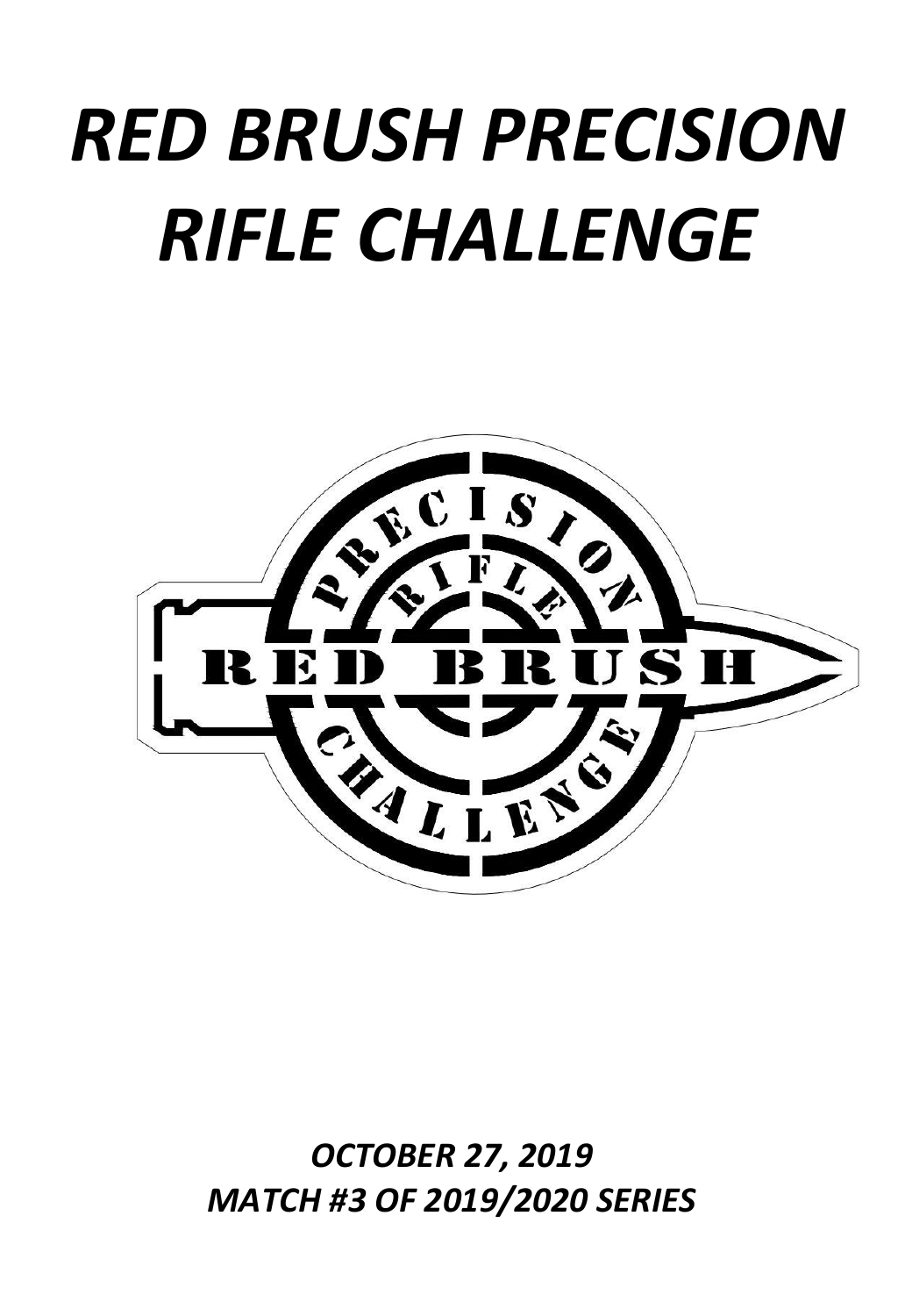## *RANGE SAFETY*

- *TREAT ALL GUNS AS IF THEY ARE LOADED*
- *NEVER LET A MUZZLE POINT AT ANYTHING YOU ARE NOT WILLING TO DESTROY*

• *KEEP YOUR FINGER OFF THE TRIGGER UNTIL YOUR SIGHTS ARE ON TARGET AND YOU HAVE MADE THE DECISION TO FIRE*

• *BE SURE OF YOUR TARGET AND WHAT IS BEYOND IT*

## *MATCH SPECIFIC SAFETY*

- *COLD RANGE – NO HANDGUNS ON THE FIRING LINE*
- *BOLT OPEN ON ALL MOVEMENTS*
- *DO NOT CLOSE THE BOLT UNTIL YOU ARE IN POSITION, GUN POINTED DOWNRANGE, AND SIGHTS ON THE TARGET (NO SKY LOADING)*
- *GAS GUNS MUST PLACE WEAPON ON SAFE BEFORE MOVING AND CALL OUT AN AUDIBLE "SAFE" THAT THE RO CAN HEAR*
- *BOLT OPEN AND MAG OUT BEFORE RIFLE IS REMOVED FROM THE FIRING POSITION*

#### *ACCIDENTAL DISCHARGE/NEGLIGENT DISCHARGE*

*AN ACCIDENTAL DISCHARGE WILL BE CLASSIFIED AS A DISCHARGE THAT IS DUE TO A MECHANICAL FAILURE OF THE RIFLE. AN A.D. WILL RESULT IN A STAGE DQ AND REMOVAL FROM THE MATCH UNTIL THE ISSUE CAN BE RESOLVED (AT DISCRETION OF THE MATCH DIRECTOR)*

*A NEGLIGENT DISCHARGE WILL BE CLASSIFIED AS A DISCHARGE THAT IS DUE TO SHOOTER ERROR OR UNSAFE HANDLING OF THE RIFLE. AN N.D. WILL RESULT IN AN IMMEDIATE MATCH DQ. THE SHOOTER AND THEIR GEAR ARE TO BE REMOVED FROM THE FIRING LINE IMMEDIATELY. ELIGIBILITY TO PARTICIPATE IN FUTURE EVENTS WILL BE AT THE DISCRETION OF THE MATCH DIRECTOR.*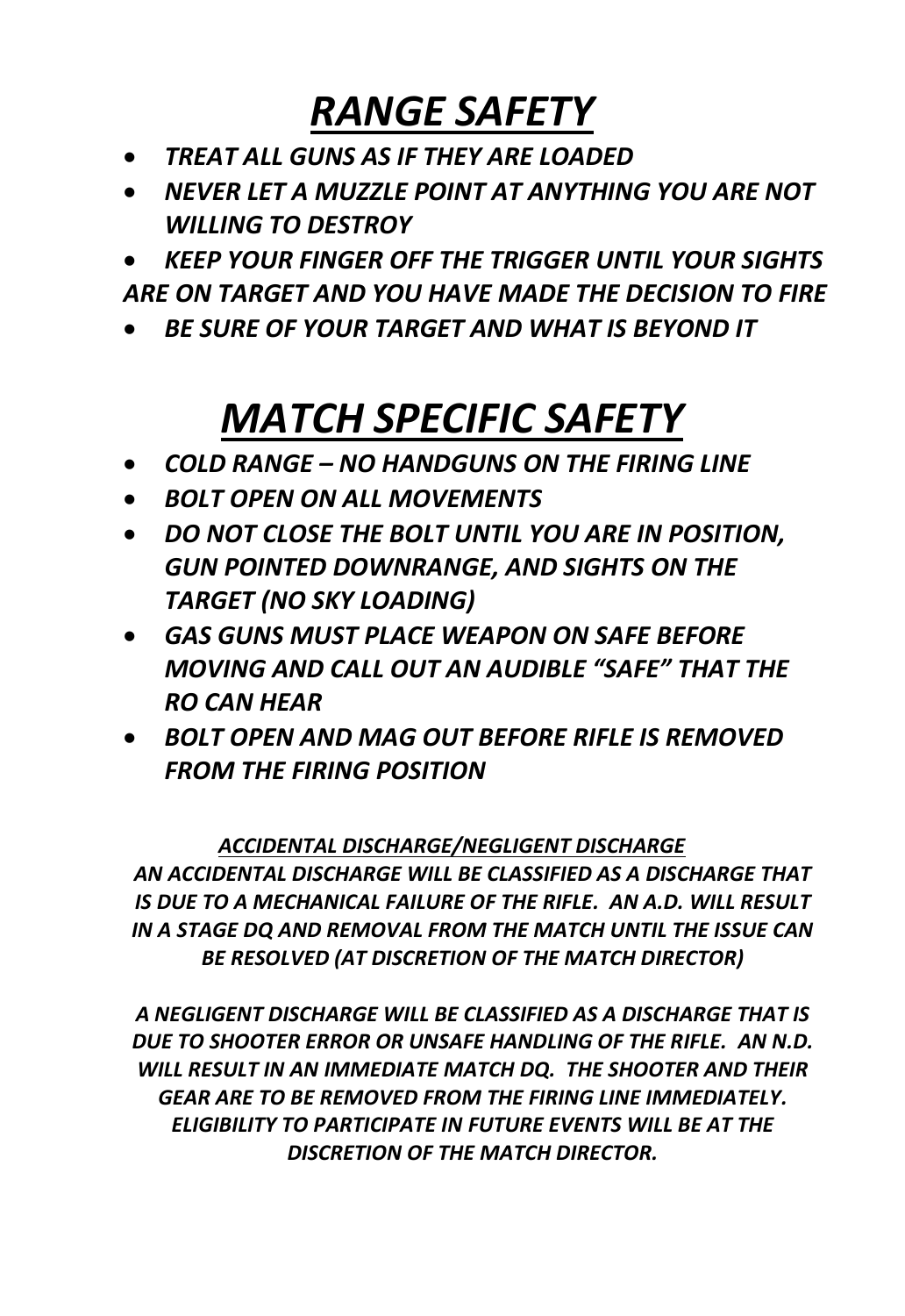#### *\*USE OF TRIPODS AS REAR SUPPORT IS PROHIBITED AT ALL RED BRUSH PRC MATCHES*

#### *STAGE 1 – Dog Town*

Targets

#### *25% POPPER @ 200 yds, PD's @ 300 yds, 350 yds, Poppers @ 425 yds, 500 yds*  $Time - 1:45$  10 ROUNDS

Shooter will start standing in start box with all gear in hand, and upon command "engage" assume the prone position and engage prairie dogs/poppers from near to far (right to left) with 2 rounds each.

### *STAGE 2 – 500 YARD KYL RACK*

#### Targets

#### *500 yds-KYL RACK – ON TOP OF BERM*

 $Time - 1:45 - 10$  ROUNDS Shooter will start standing in start box with all gear in hand, MAG OUT / BOLT OPEN, and upon command "engage" shooter will assume the prone position, insert mag, and engage the KYL rack on top of the 500 yard berm large to small, 2 times through, hit or miss move to the next target.

#### *ALL RIFLES ARE TO BE POINTED DOWN WHEN APPROACHING OR LEAVING THIS STAGE*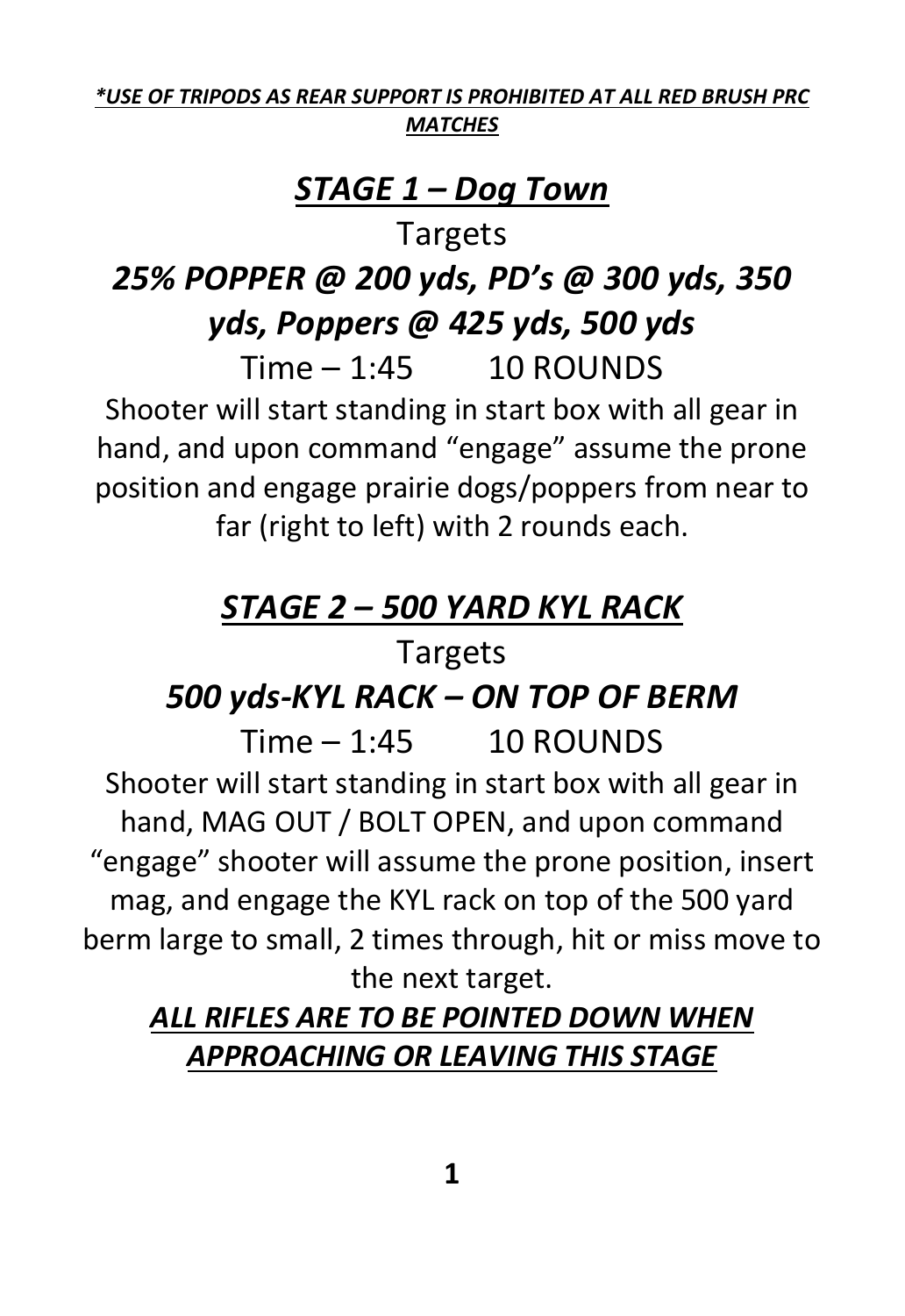#### *STAGE 3 – TUBIN'*

## Target *500 YARDS – 50% IPSC ON TOP OF BERM*  $Time - 1:45 - 10$  ROUNDS Shooter will start standing in start box with all gear in hand, MAG IN / BOLT OPEN, and upon command, "engage" the 50% IPSC with 2 rounds from prone left of the tube, 2 rounds from each of three positions on the tube, and 2 rounds from prone right of the tube, from left to right. *Use of bags or other gear to impede the movement of the tube is not allowed.*

### *STAGE 4 – TANK TRAP TWINS*

#### Target *450 yds – 10" SQUARE*

 $Time - 1:45$  10 ROUNDS

Shooter will start standing in start box with all gear in hand, and upon command "engage" 10" square, with 1 round from each of 8 marked positions on the tank traps, from left to right, then 2 rounds from the prone position right of the tank traps.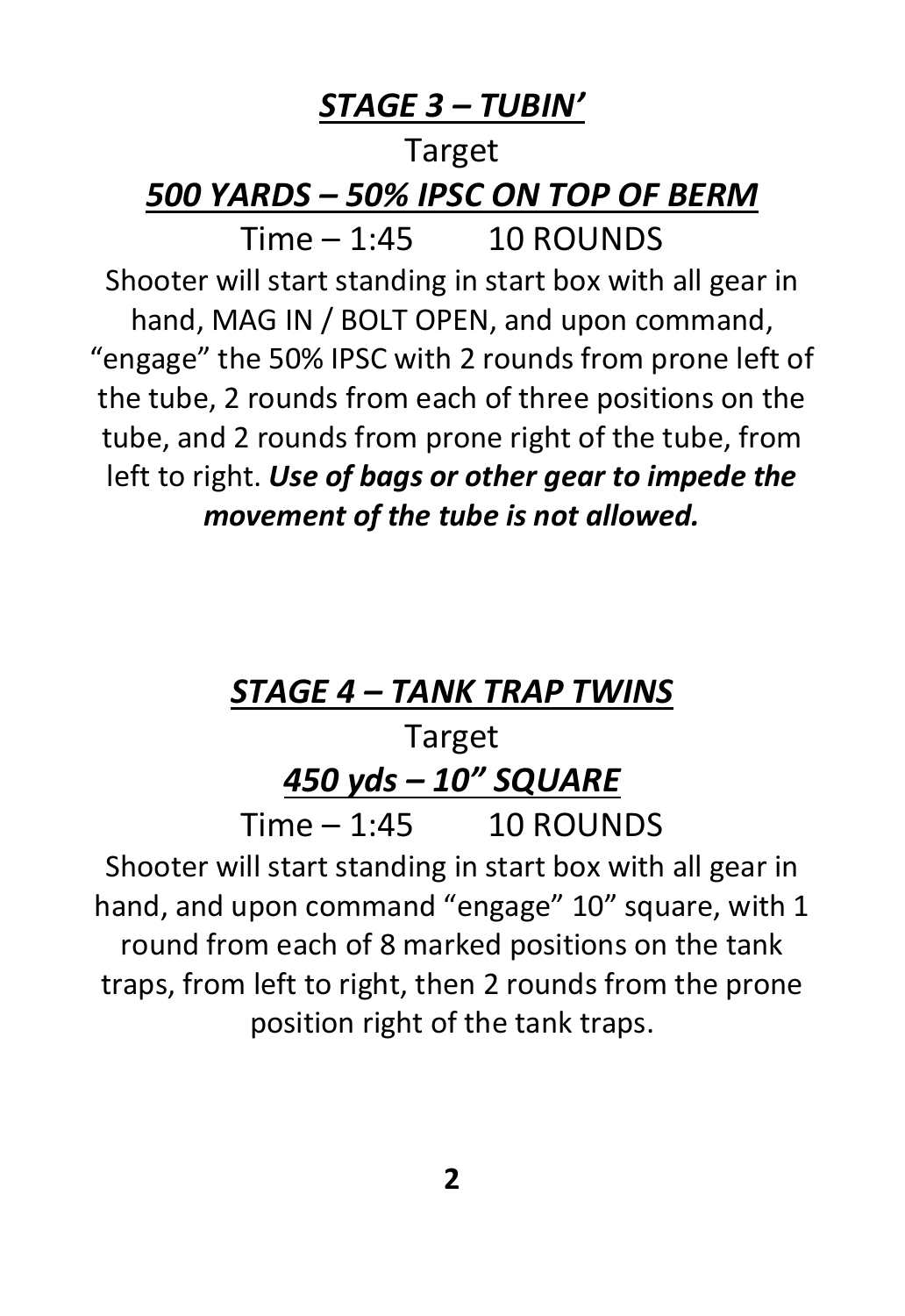*STAGE 5 – TIRES* Target *475 yds – 50% IPSC*  $Time - 1:45 - 10$  ROUNDS Shooter will start standing in start box with all gear in hand, and upon command "engage" 50% IPSC target with 2 rounds from each of 4 marked positions on the tires, from left to right, then 2 shots from the prone position right of the tires.

## *STAGE 6 – ROOFTOP* Targets *300 yds – BOBCAT 350 yds – COYOTE 425 yds – PIG 475 yds – DEER 508 yds - DEER*  $Time - 1:45$  10 ROUNDS

Shooter will start standing in start box with all gear in hand, and upon command ascend the right side of the rooftop and engage targets with 1 rounds each, from near to far, then 1 round each from far to near.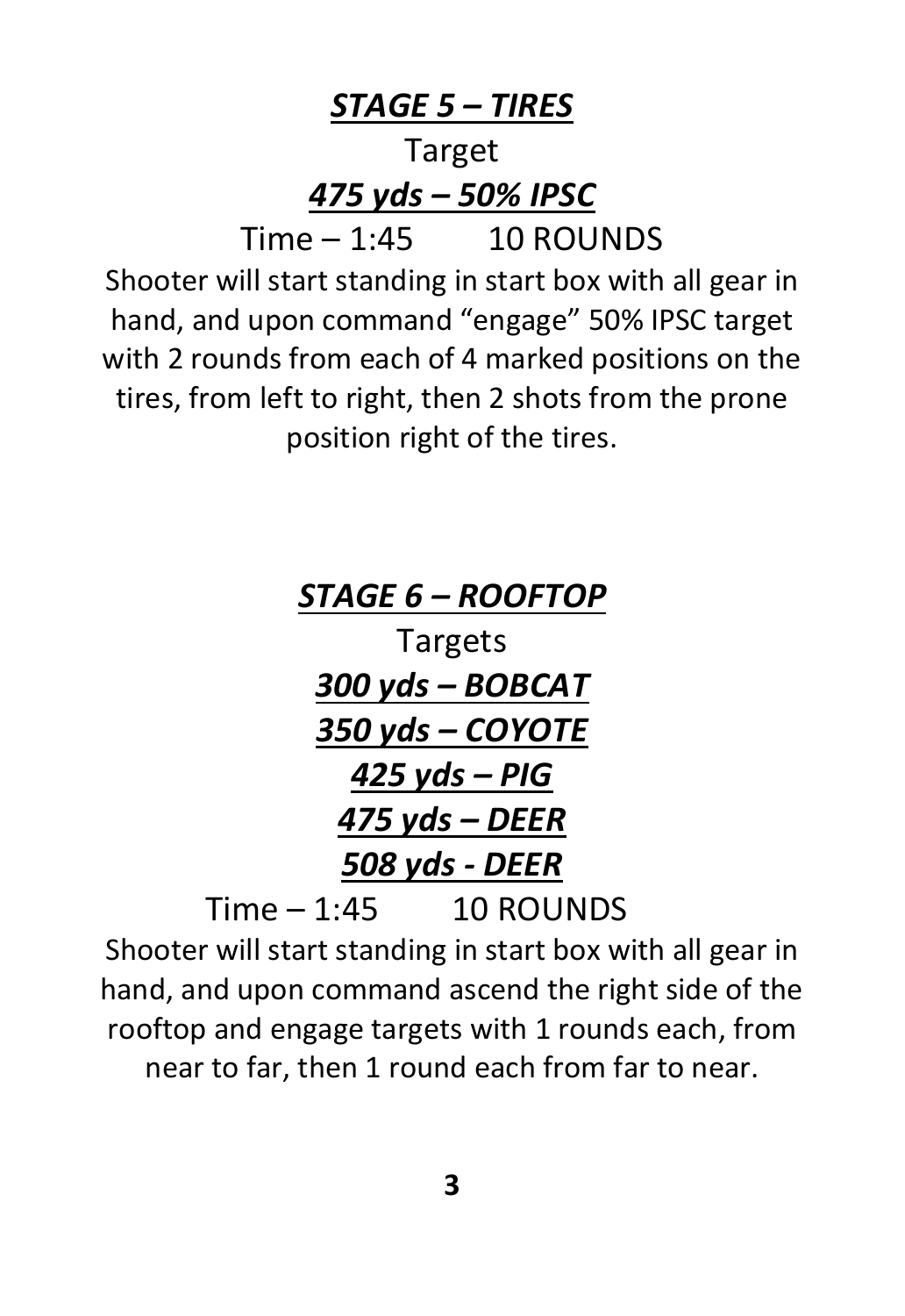#### *STAGE 7 – K.I.M. (KEEP IN MEMORY)*

### Target *400 yards - K.I.M. Rack*

 $Time - 1:30 - 10$  ROUNDS Shooter will start standing with rifle staged on tower deck, mag in, bolt back. Upon command "engage" shooter will draw a KIM order card and take as much time as they wish (while on the clock) to memorize the shooting order. Shooter will then hand the card to the spotting RO, assume the prone position, and engage each plate on the rack with 2 rounds, in the order represented on the order card. Once shooter begins engagement, he/she cannot look at the card again or be given any assistance as to which target to engage. Shooter may reference the "MASTER" card if target identification is an issue.

#### *STAGE 8 – BARRICADE*

## Targets *385 yards – 10" CIRCLE*

 $Time - 1:45$  10 ROUNDS Shooter will start standing in start box with all gear in hand, and upon command "engage" 10" circle with 2 rounds from each of 5 marked positions on the barricade from left to right.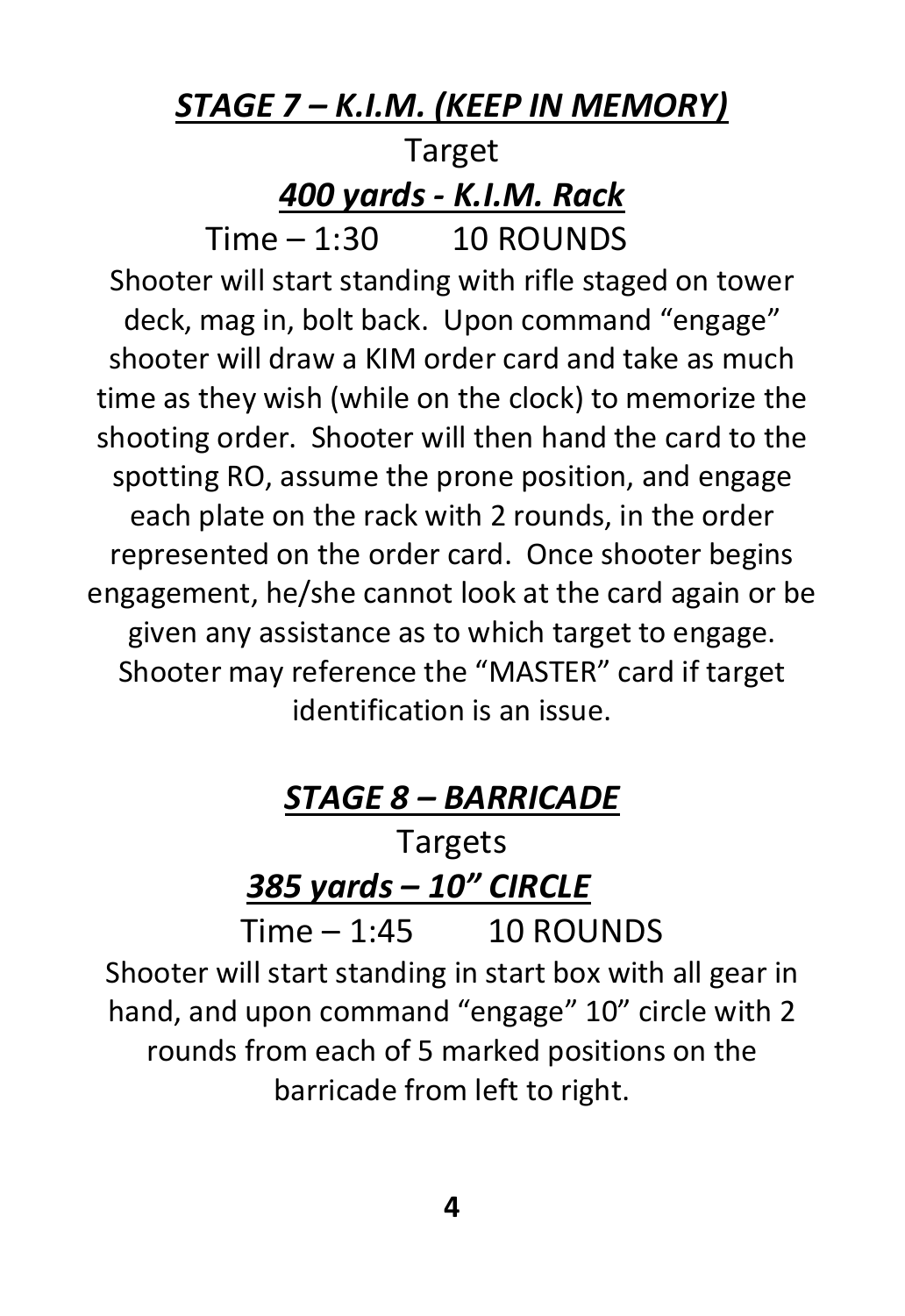#### *STAGE 9 – PIGS IN A BARREL*

#### Target *385 YARDS – PIG*

 $Time - 1.45 - 10$  ROUNDS

Shooter will start standing in start box with all gear in hand, MAG IN / BOLT OPEN, and upon command, "engage" the PIG target with 3 rounds from each of two barrels, and 4 rounds from the final barrel, in any order.

#### *STAGE 10 – SPEED DRILL HOLD OVER*

#### Target *300 YARDS – 25% POPPER 385 YARDS – PRAIRIE DOG*  $Time - 1:05 - 10$  ROUNDS

Shooter will start standing in start box with rifle on the deck , magazine and all other gear in hand, and upon command "engage", shooter will assume the prone position and engage targets with 1 round each starting with the 25% popper, alternating targets with each shot. *SHOOTER MAY NOT MAKE ANY SCOPE ADJUSTMENTS DURING THE FIRST 9 ROUNDS.*